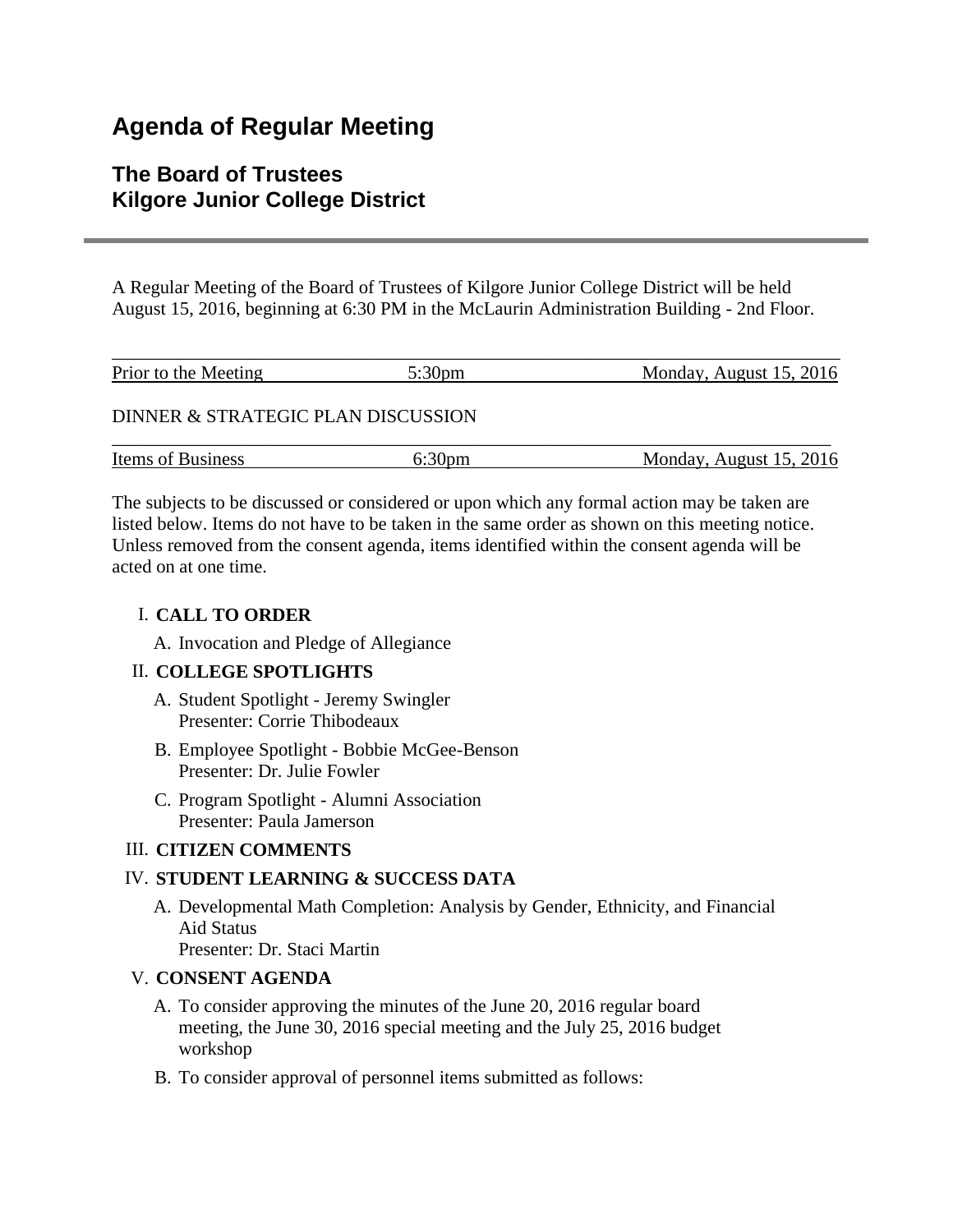#### 1. **Recommendation to accept employee resignation as follows:**

- a. Professional Support Assistant, KC Longview, effective July 1, 2016 after sixteen years and nine months of service
- b. Lab Manager, KC Longview, effective July 15, 2016 after one year and seven months of service
- c. Vocational Nursing Instructor, effective August 12, 2016 after one year and seven months of service
- d. Lab Manager, Kilgore Campus, effective August 14, 2016 after thirteen years and six months of service
- e. SBDC Business Advisor, effective August 31, 2016 after seven years and one month of service
- f. Math Instructor, effective August 12, 2016 after nine years and one month of service
- g. Math Instructor, effective August 31, 2016 after ten years of service
- h. English Instructor, effective August 31, 2016 after eleven years of service
- 2. **Recommendation to accept employee retirement as follows:**
	- a. History Instructor, effective August 31, 2016 after thirty-nine years of service
	- b. History Instructor, effective December 31, 2016 after eight years and four months of service
	- c. Professional Support Assistant, Financial Aid, effective December 31, 2016 after twenty-one years and eleven months of service
	- d. Theater Instructor, effective December 31, 2016 after twenty-eight years and seven months of service
- 3. **Recommendation to change employment as follows:**
	- a. Supervisor of Cashiers to Controller, effective August 1, 2016
- 4. **Recommendation for employment as follows:**
	- a. Associate Degree Nursing Instructor, Math, Science and Health Sciences, effective September 1, 2016
	- b. Associate Degree Nursing Instructor, Math, Science & Health Sciences, effective September 1, 2016
	- c. Graphics Designer & Campus Photographer, effective June 28, 2016
	- d. Administrative Coordinator, SBDC, effective July 18, 2016
	- e. Systems Support Specialist, Information Technology, effective July 5, 2016
	- f. Assistant Women's Softball Coach, effective July 8, 2016
	- g. Lead Accounts Payable Specialist, effective July 25, 2016
	- h. History Instructor, Liberal & Fine Arts, effective September 1, 2016
	- i. Grant Writer, Institutional Planning, effective August 15, 2016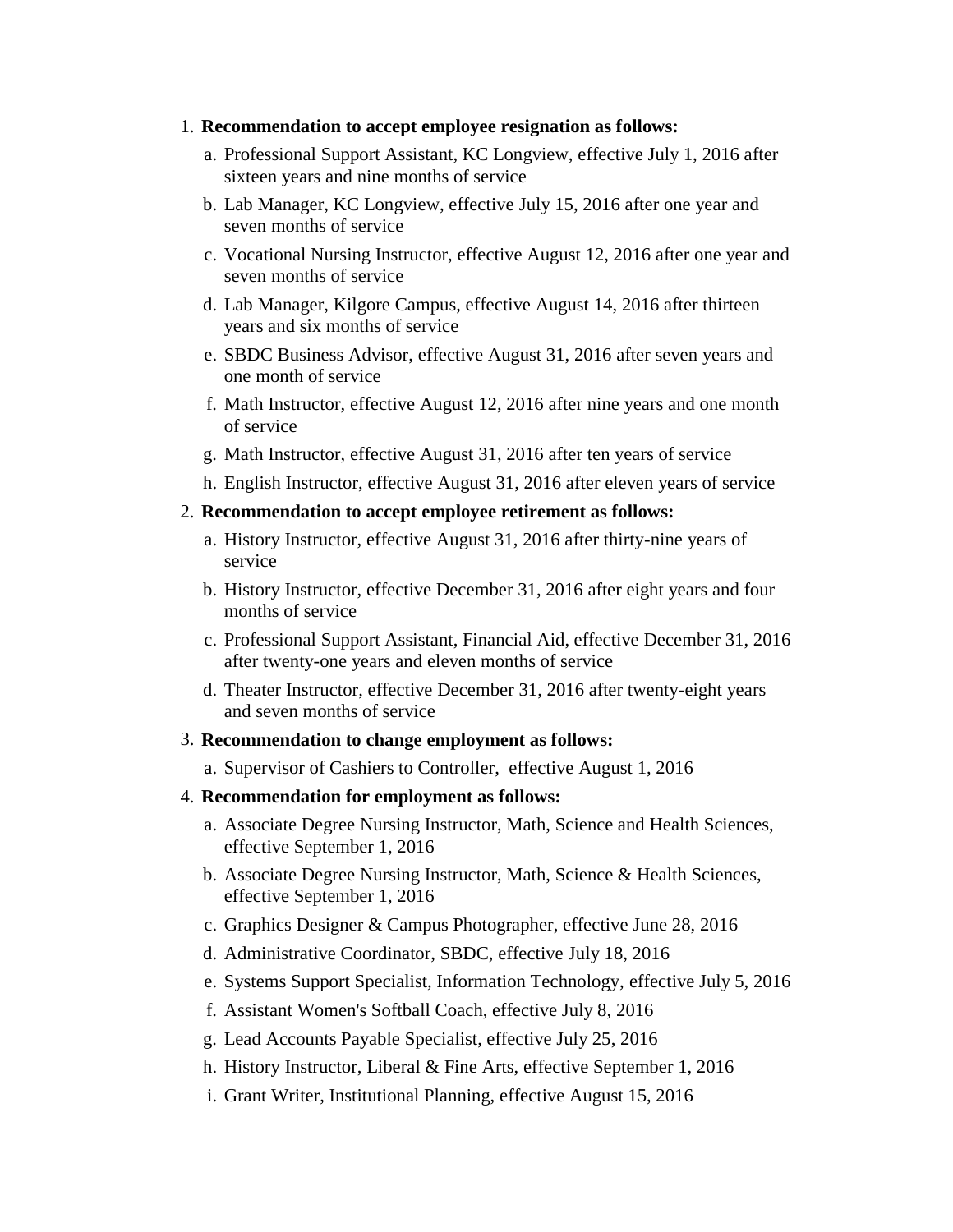- j. Interim ESOL Instructor, Liberal & Fine Arts, effective September 1, 2016
- k. English Instructor, Liberal & Fine Arts, effective September 1, 2016
- l. Interim History Instructor, Liberal & Fine Arts, effective September 1, 2016
- m. I&E Instructor, Business, Technology & Public Services, effective August 8, 2016
- n. Director of Financial Aid, Student Development, effective August 29, 2016
- o. Chemistry Instructor, Math, Science & health Sciences, effective September 1, 2016

#### VI. **EXECUTIVE SESSION**

 Adjournment to executive session pursuant to Texas Government Code Sections 551.071 - 551.084, the Open Meetings Act, for the following purposes:

 "The Board has adjourned to executive session at \_\_\_\_\_\_\_\_\_\_p.m. on **August 15, 2016."**

PERSONNEL: (Government Code 551.074)

LEGAL: (Government Code 551.071)

REAL ESTATE: (Government Code 551.072)

#### RECONVENING IN OPEN MEETING

"**The Board has reconvened in open session at \_\_\_\_\_\_\_\_\_p.m. on August 15, 2016."**

IF, DURING THE COURSE OF THE MEETING COVERED BY THIS NOTICE, THE BOARD SHOULD DETERMINE THAT A CLOSED OR EXECUTIVE MEETING OR SESSION OF THE BOARD SHOULD BE HELD OR IS REQUIRED IN RELATION TO ANY ITEM INCLUDED IN THIS NOTICE, THEN SUCH CLOSED OR EXECUTIVE MEETING OR SESSION AS AUTHORIZED BY SECTION 551.001 ET SEQ. OF THE TEXAS GOVERNMENT CODE (THE OPEN MEETINGS ACT) WILL BE HELD BY THE BOARD AT THAT DATE, HOUR AND PLACE GIVEN IN THIS NOTICE OR AS SOON AFTER THE COMMENCEMENT OF THE MEETING COVERED BY THIS NOTICE AS THE BOARD MAY CONVENIENTLY MEET IN SUCH CLOSED OR EXECUTIVE MEETING OR SESSION CONCERNING ANY AND ALL SUBJECTS AND FOR ANY AND ALL PURPOSES PERMITTED BY SECTIONS 551.071-551.084, INCLUSIVE, OF THE OPEN MEETINGS ACT.